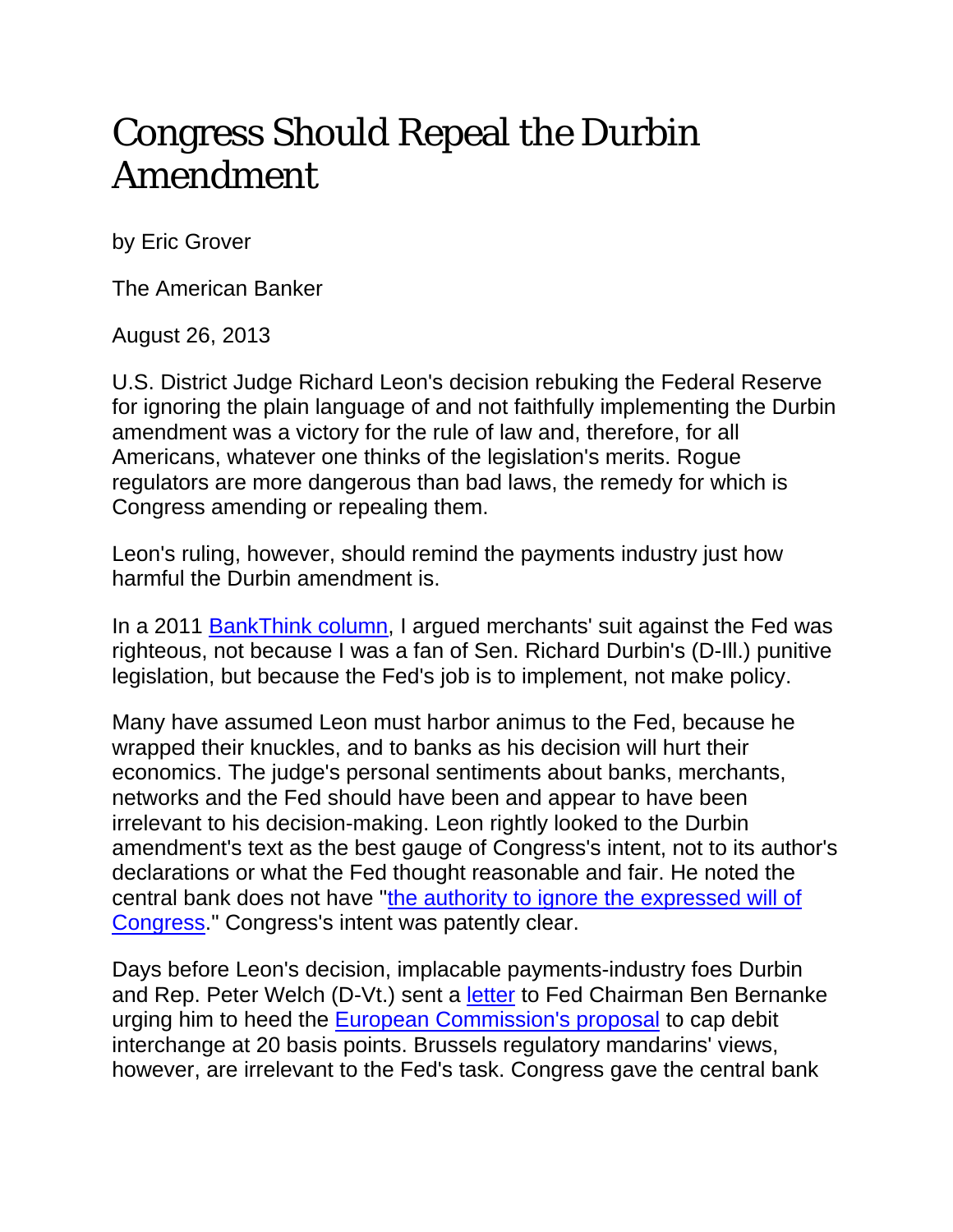express instructions intended to produce debit interchange well below 20 basis points.

The Fed is not going to give up arrogating itself above the law without a fight and plans to appeal. The central bank likely will argue the Chevron standard defining regulator latitude implementing laws wasn't met. The standard was spelled out by now-retired Justice John Paul Stevens who for a unanimous Supreme Court wrote "if the intent of Congress is clear, that is the end of the matter; for the court, as well as the agency, must give effect to the unambiguously expressed intent of congress." So, while the outcome would seem a foregone conclusion, the legal battle isn't over.

However, Congress created the problem. Congress needs to fix it.

The law requires debit interchange reasonable and proportional to issuers' incremental processing costs, which for large issuers aren't more than a couple cents, if that. Absent Congressional action, debit interchange is therefore likely to come down to between a couple cents and the Fed's original 7-cent-per-transaction safe-harbor cap.

The unbanked population has been increasing and free checking accounts declining as a result of a gelded implementation of the Durbin amendment. Issuers with more \$10 billion in assets such as Bank of America, JPMorgan Chase, Wells Fargo and U.S. Bancorp face the specter of losing billions more in interchange revenue. Consequently, more consumers will be pushed out of the banking system and lose free checking. Cardholders, the constituency with no seat at the table, will suffer higher fees and reduced benefits.

Unlike in the U.S., interchange regulation abroad has been uniform. The European Commission didn't propose 20 basis points for out-of- favor banks and 145 basis points for favored banks. In contrast, in the U.S. to paraphrase George Orwell, all banks are equal but some banks are more equal under the law than others, which is profoundly un-American. Politically sympathetic small banks are exempt from Durbin's punitive price caps.

Leon's ruling requires merchants have routing choice for every debit payment – the Fed's original "alternative B" mandating at least two signature and two PIN debit networks for every card. As such, it will also upend debit-network competition.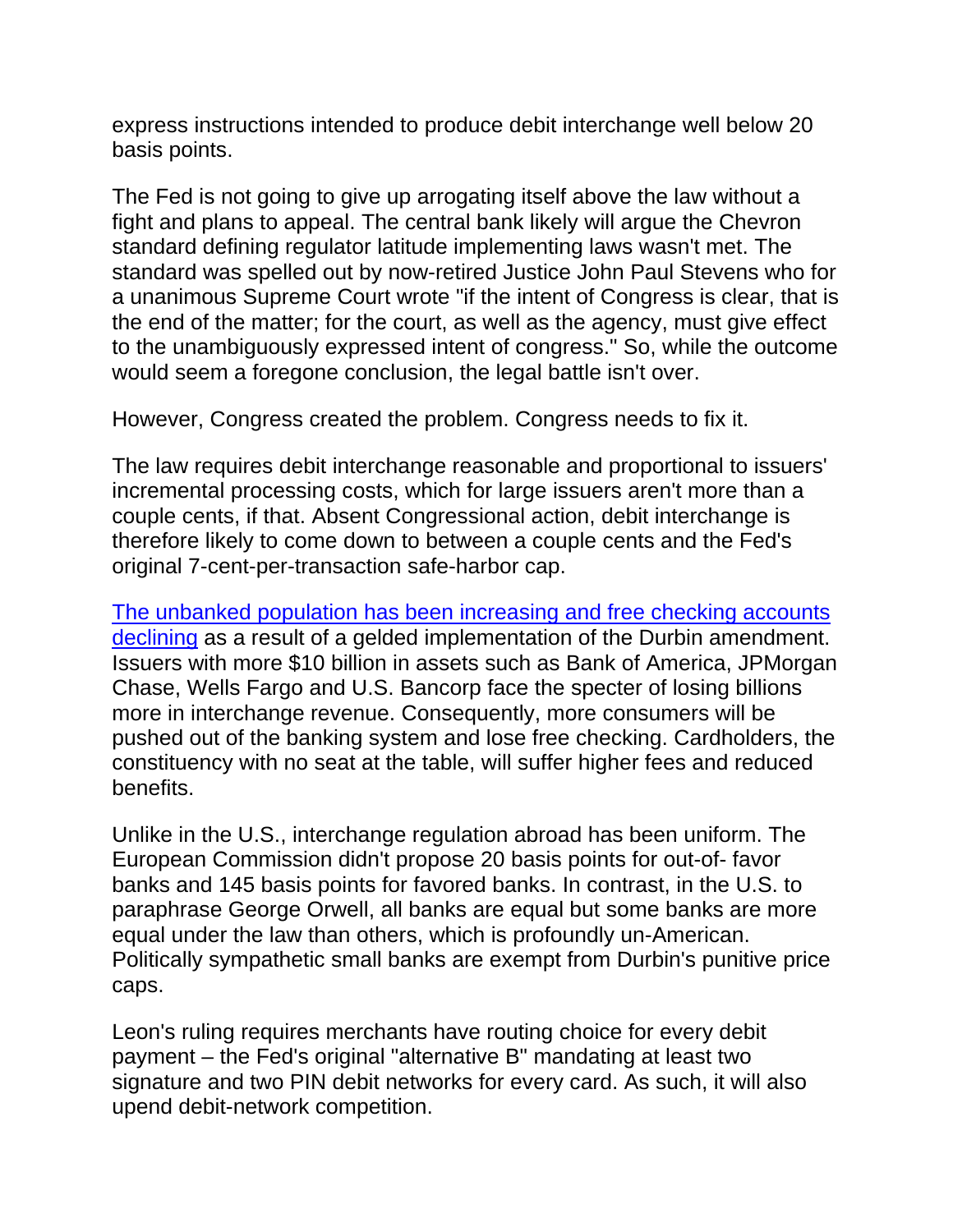The temptation and slippery slope of lowering interchange to win transactions would be strong. While regulated and unregulated interchange will be squeezed, issuers can threaten to drop networks cutting interchange to win transactions, particularly for PIN.

Changes to signature-debit network competition will be more momentous. If every issuer has to align with Visa and MasterCard, which collectively have 99.9% market share, the networks could raise fees on issuers, who would no longer influence network share.

How it plays out, however, depends not only on Visa's and MasterCard's actions, but whether Discover with de minimis share today decides to compete and Star, NYCE and other traditional PIN-networks invest to offer sig-authentication and widen acceptance.

Historical distinctions between sig and PIN debit networks will blur.

While European regulators have stymied retail network competition, the U.S. payments market is relatively lightly regulated, and has become more competitive, innovative and open. This has enabled an unprecedented wave of new entrants, challenging the status quo, including scores of payments service providers and digital wallets, none of which were hatched in Washington. America's leading retail payment systems – Visa, MasterCard, American Express, Discover, PayPal, Star, NYCE and Accel – are commercial and independent of banks.

Washington, Brussels and Canberra central planners mandating lower fees at one point in the value chain rather than letting the market set prices and decide value, suppresses competition, knowledge acquisition and innovation, and thereby hurts consumers and merchants.

Regulators gloss over in free markets consumer payment preferences trumping merchants'. Higher interchange up to a point, fuels issuer innovation and enriches cardholder value, spurring greater use. The issue is not what the right interchange price is, but rather should it be set by the state, litigation or the interplay of networks, financial institutions, merchants and consumers in the market.

The payments industry should mount an all-out campaign to repeal the Durbin amendment. The argument should be framed in the public arena in terms of defending markets and cardholders across the socioeconomic